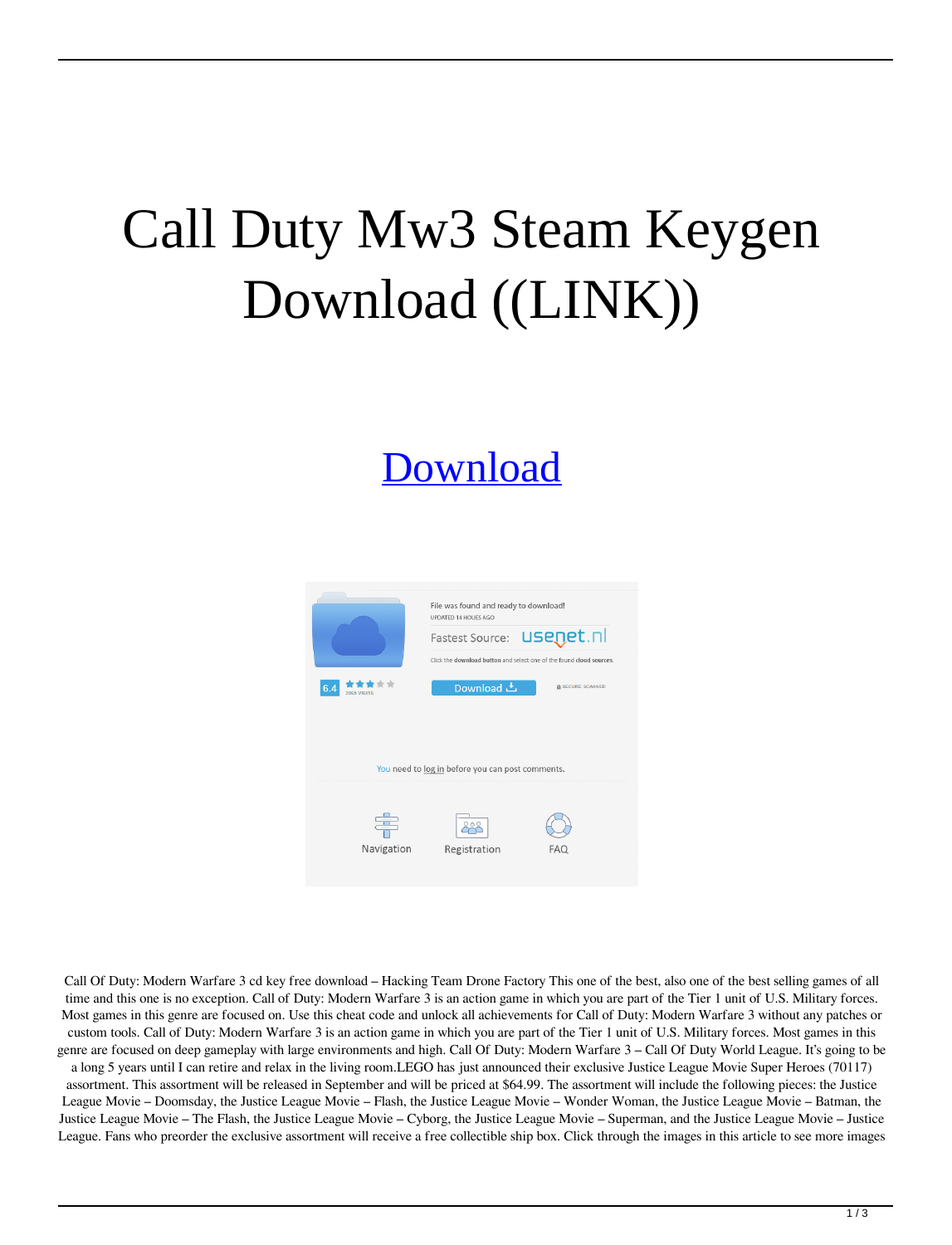of these pieces. \* Note: Images are not final and may change. Source: LegoRamat Aviv Ramat Aviv () is a moshav in central Israel. Located in the coastal plain near Tel Aviv, it falls under the jurisdiction of Be'er Ya'akov Regional Council. In it had a population of. History The moshav was founded in 1935 by Jewish immigrants from the United States and Germany. Its name, Ramat Aviv (City of the Good Winds), alludes to the Biblical Paradise. References Category:Moshavim Category:Populated places established in 1935 Category:1935 establishments in Mandatory Palestine Category:Populated places in Beersheba District Category:American-Jewish culture in Israel Category:German-Jewish culture in IsraelBahrain lifts age limit for Gulf passport holders The Gulf state of Bahrain has lifted the age limit